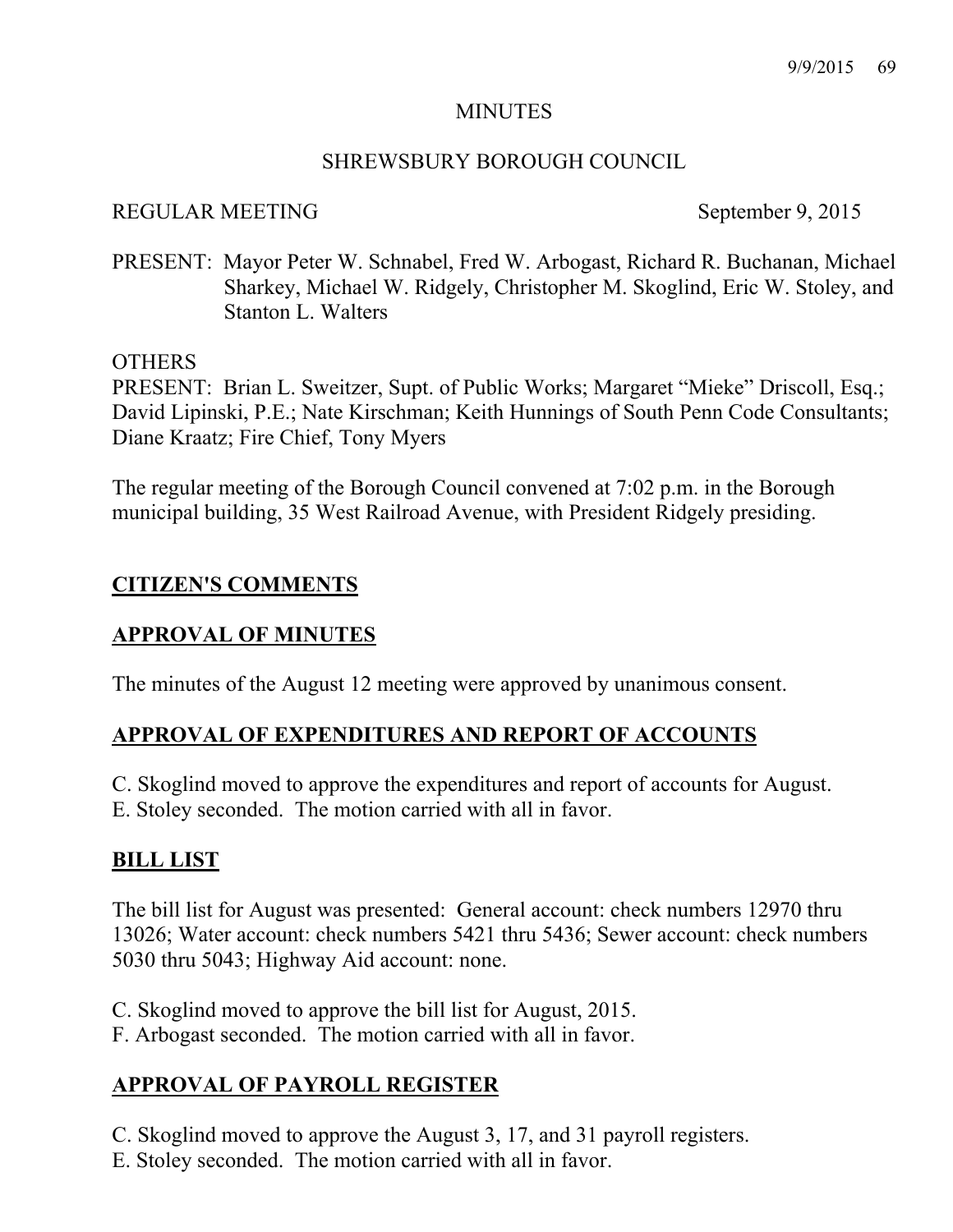# **SUBDIVISION & LAND DEVELOPMENT**

Staff reviewed a sketch plan for a medical clinic at 89 East Forrest Avenue and a plan to subdivide a small piece of land from a home to an adjacent home owned by the same person.

# **Codes Enforcement** – Keith Hunnings

Eight permits were issued in August. A complaint was received near the end of May about a dog attacking a neighboring dog and that there were six dogs at the residence on Lexington Drive. The police and the animal control officer were contacted by the resident whose dog was attacked. Keith sent a letter to the owner that six dogs were not allowed that it was considered a kennel. Keith spoke with the property owner who indicated he would see the dogs were removed. Keith asked the neighbor to provide him with pictures showing the six dogs out at one time and she sent him a picture of three dogs. Keith is only dealing with the excess dog issue. Another neighbor filled out a complaint form of other violations and also stated there was another dog bite incident involving one of these dogs, this time with a different neighbor. The neighbors need to call the police when a dog bite incident occurs. The police will then call the animal control officer. Mayor Schnabel was asked to follow up with the police about the dog bite calls.

# 17 Onion Boulevard

Keith stated the property owner notified him that the prospective tenant is withdrawing their request for use of the building as the building inspector denied approval of the use at the building.

### Weeds on Credit Union Lot

Keith was asked to send a letter about weeds on the lot owned by the credit union at the Shrewsbury Square Shopping Center.

#### 208 Cardinal Drive

A letter was sent to the owner asking that the weeds be cut including the back yard area. Weeds were cut down in the front but the back still is overgrown.

## Complaint About Billing of Review Time

Mrs. Moffatt, of 23 Tree Hollow Drive, filed a complaint after she was billed for engineer and code enforcement review time as well as solicitor charges for drafting the access agreement. The Moffatts have to pay the fees.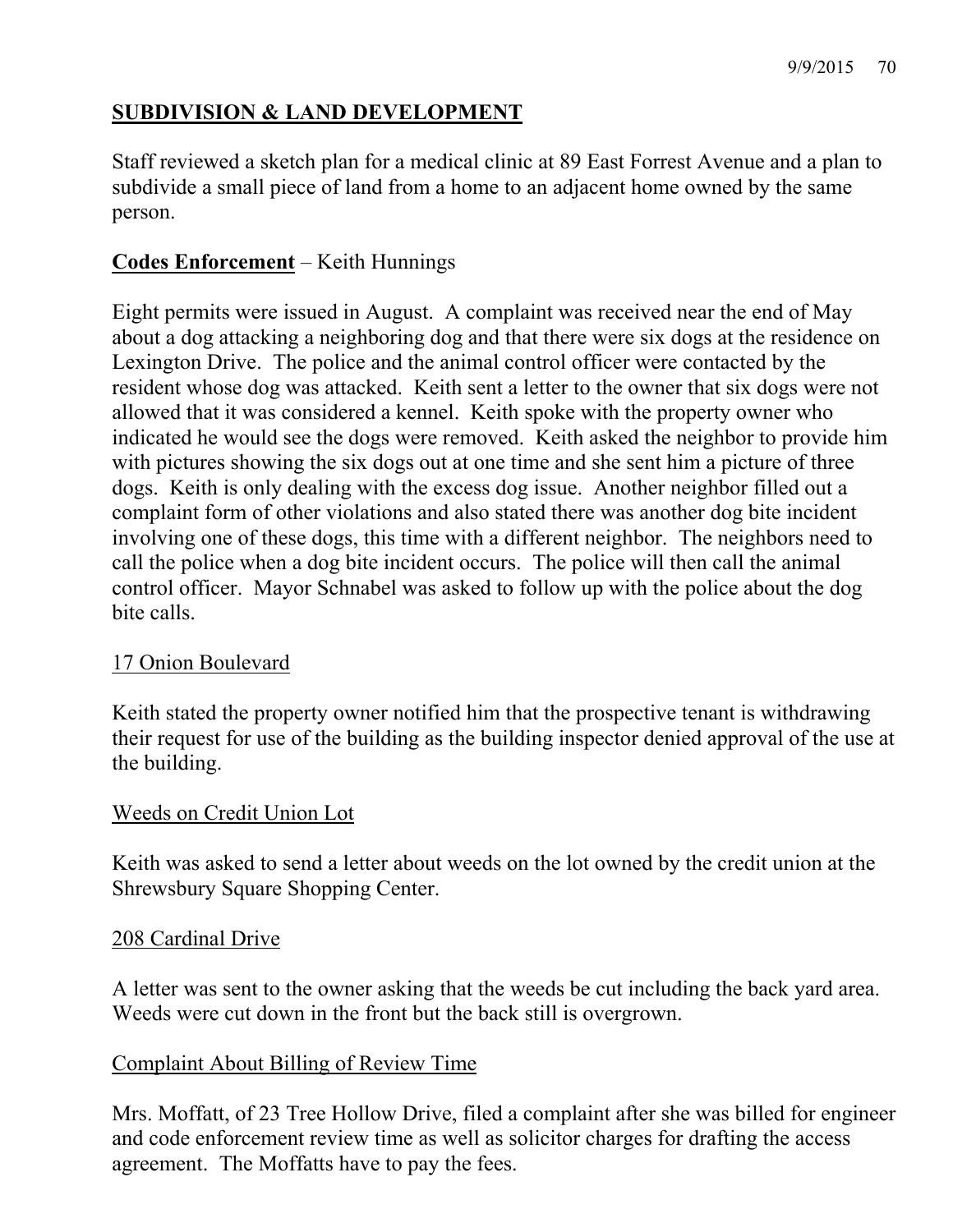# **Southern Regional Police** – Richard Buchanan and Mayor Schnabel

Buck highlighted the report for July. Two budget meetings were held and a third meeting will be held on September 22. There was a police chase on Main Street that eventually ended with help from other agencies and those two people are in jail. A bank in Stewartstown was robbed. Glen Rock Borough submitted a letter that they will be holding a town meeting on September 28 to hear from residents about the possibility of withdrawing as a member of the Southern Regional Police. There were three misconceptions on behalf of Glen Rock. They felt they could not buy hours of service from Southern Regional Police if they withdrew as a member; they thought that 2016 was the last buy-in year by Stewartstown Borough when 2017 is the last year to see savings; and they also thought that once they submitted a withdrawal letter that they could not rescind the letter and they can.

## **Water & Sewer** – Richard R. Buchanan

## Smith and Blouse Wells and SRBC

Buck reported the meeting held last week with Rep. Kristin Phillips-Hill, Nadine Hubner from Sen. Wagner's office, Rep. Dan Moul, Fred Arbogast, Mike Sharkey, Brian Sweitzer, and himself was productive. Buck would like to get his letter addressing our issues with the SRBC to them soon and would appreciate comments as soon as possible. The draft docket papers were supplied and attention should be focused on section 8 that would require daily monitoring of depth and flow.

### Omega Rail Management and Stewartstown Railroad Crossings

There are 11 places where either the Borough's or Authority's sewer lines pass under the railroad tracks. Omega Rail Management wants agreements for each crossing along with a \$1,500.00 processing fee, \$6,250.00 application fee and an annual rental fee. Supt. Sweitzer will contact Omega Rail Management to let it know the Borough and Authority are still working on our information.

R. Buchanan left the meeting at 7:58 p.m.

# **Public Roads & Lighting** – Michael G. Sharkey

### Mount Airy Road Traffic Redesign

A letter was sent asking for the delineators at the shopping center and PennDOT denied our request for delineators due to maintenance issues. The shopping center representative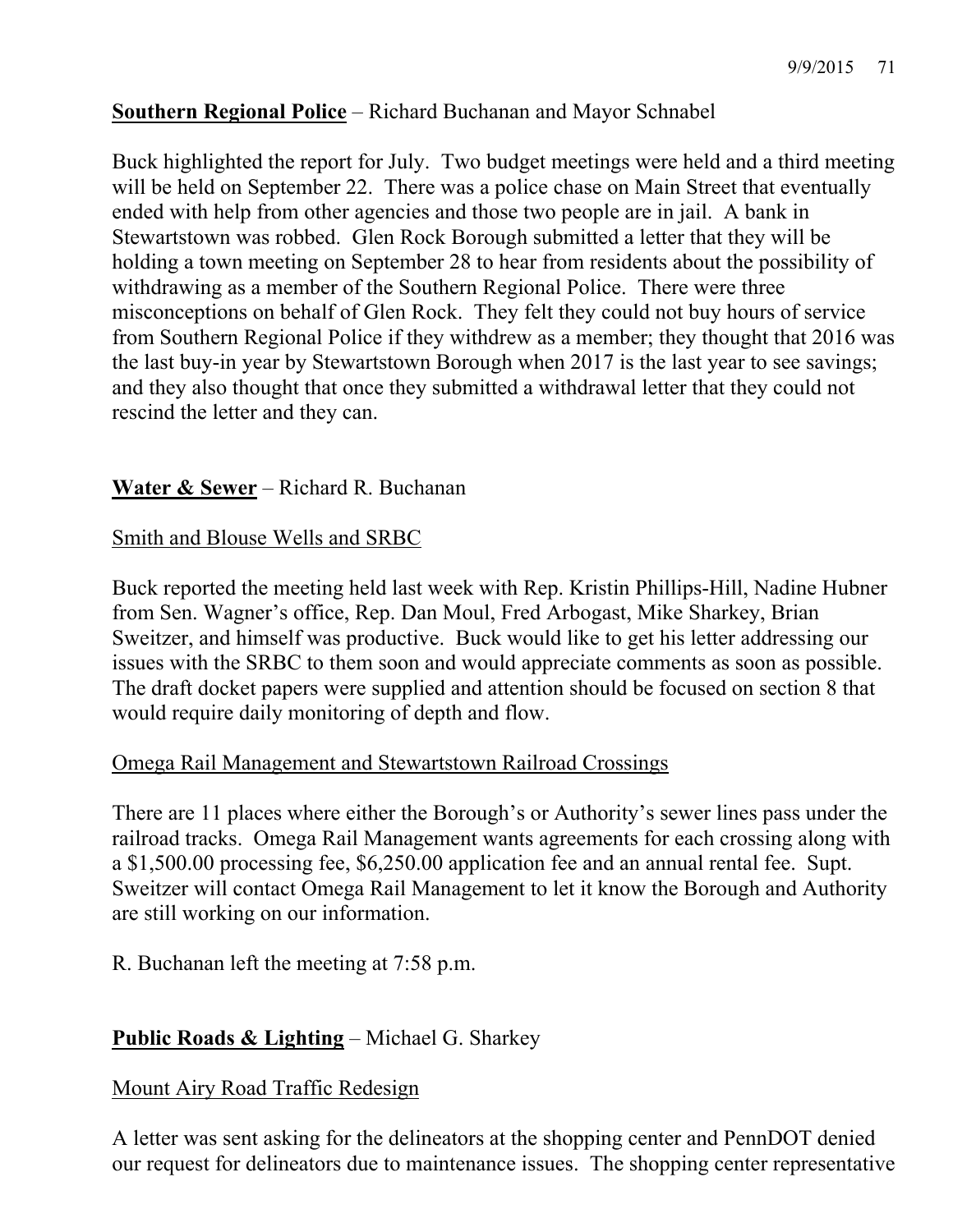has the redesign information and has agreed to pay half of the intersection improvement costs. The cost for materials is \$1,631.20 without Public Works' labor, which would be around 16 hours for installation.

## Future Road Projects

The Public Works Department is televising storm and sanitary sewer lines for fourteen roads that need to be repaved. The video will determine how much pipe work needs to be done before paving is started. Woodlyn Development will hopefully be paved in 2016.

Snow Plow Bids

One bid was received:

Aquatic Resource Restoration \$125.00 per hour

M. Sharkey moved to approve the bid of Aquatic Resource Restoration in the amount of \$125.00 per hour (the same as last year).

F. Arbogast seconded. S. Walters abstained as he does business with Aquatic Resource Restoration. The motion carried with the remaining members all in favor.

# **Public Lands, Buildings and Finance** – Christopher M. Skoglind

Final Audit Report

C. Skoglind moved to approve the final audit report for 2014.

E. Stoley seconded. The motion carried with all in favor.

### 2016 Pension Minimum Municipal Obligation

C. Skoglind moved to approve the 2016 pension MMO in the amount of \$44,877.00. M. Sharkey seconded. The motion carried with all in favor.

Transfer of Water Funds

C. Skoglind moved that the amount of \$200,000.00 be transferred from the PLGIT Operating account to the PLGIT Capital account. E. Stoley seconded. The motion carried with all in favor.

# **ENGINEER'S REPORT**

Essex Circle Drive Street Work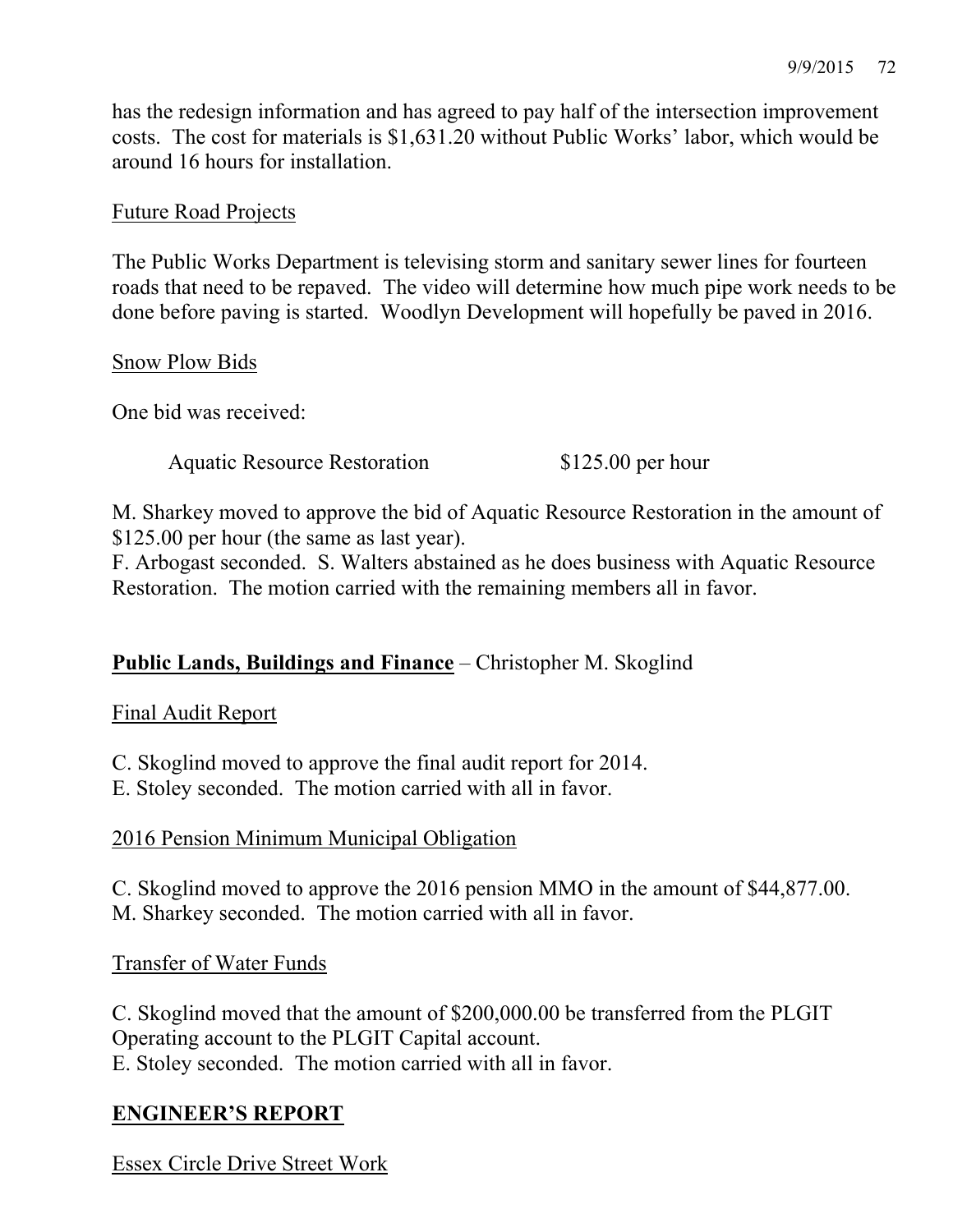Eng. Lipinski and Supt. Sweitzer met with ECS, geotechnical engineer, to discuss possible solutions. At least \$100,000.00 will need to be budgeted for 2016.

## Capacity Analysis Study Deer Creek

James R. Holley & Assoc. was asked to submit a proposal which would include flow metering by the Public Works Department. Sewage flow readings from these meters along with rainfall data and water consumption can be used to determine areas of high I & I. The cost to perform the study would be between \$20,000.00 and 30,000.00. The cost of the equipment will be between \$30,000.00 and 35,000.00. The Municipal Authority's share will be around 65%.

E. Stoley moved to approve the Borough's portion of the flow meters if available through the Co-Stars program at a cap of \$35,000.00 contingent on the Municipal Authority approving its share of the cost, and, further, if the flow meters are not available through the Co-Stars program, that Eng. Lipinski be authorized to proceed with the bid process. E. Skoglind seconded. The motion carried with all in favor.

## Cloverdale Avenue, Lisburn Avenue, and South Hill Street

Eng. Lipinski reported his office is working on the plans and bid documents and will advertise when the documents are complete.

# **SOLICITOR'S REPORT**

# Susquehanna River Basin Commission

A Memorandum was attached to the Solicitor's Report documenting the authorizing legislation for the SRBC.

### Eitzert Farms

Atty. MacNeal indicated to Sol. Rehmeyer that no response has been received from DEP regarding her client's NPDES submittal.

### 13 Tree Hollow Drive

The property has been vacant for a couple of years and the owner is deceased. A Writ of Scire Facias has been filed and a letter was sent to the lender asking for the monies owed. The next step is proceeding with a Sheriff's Sale. Fees and costs will be reimbursed after the Sale.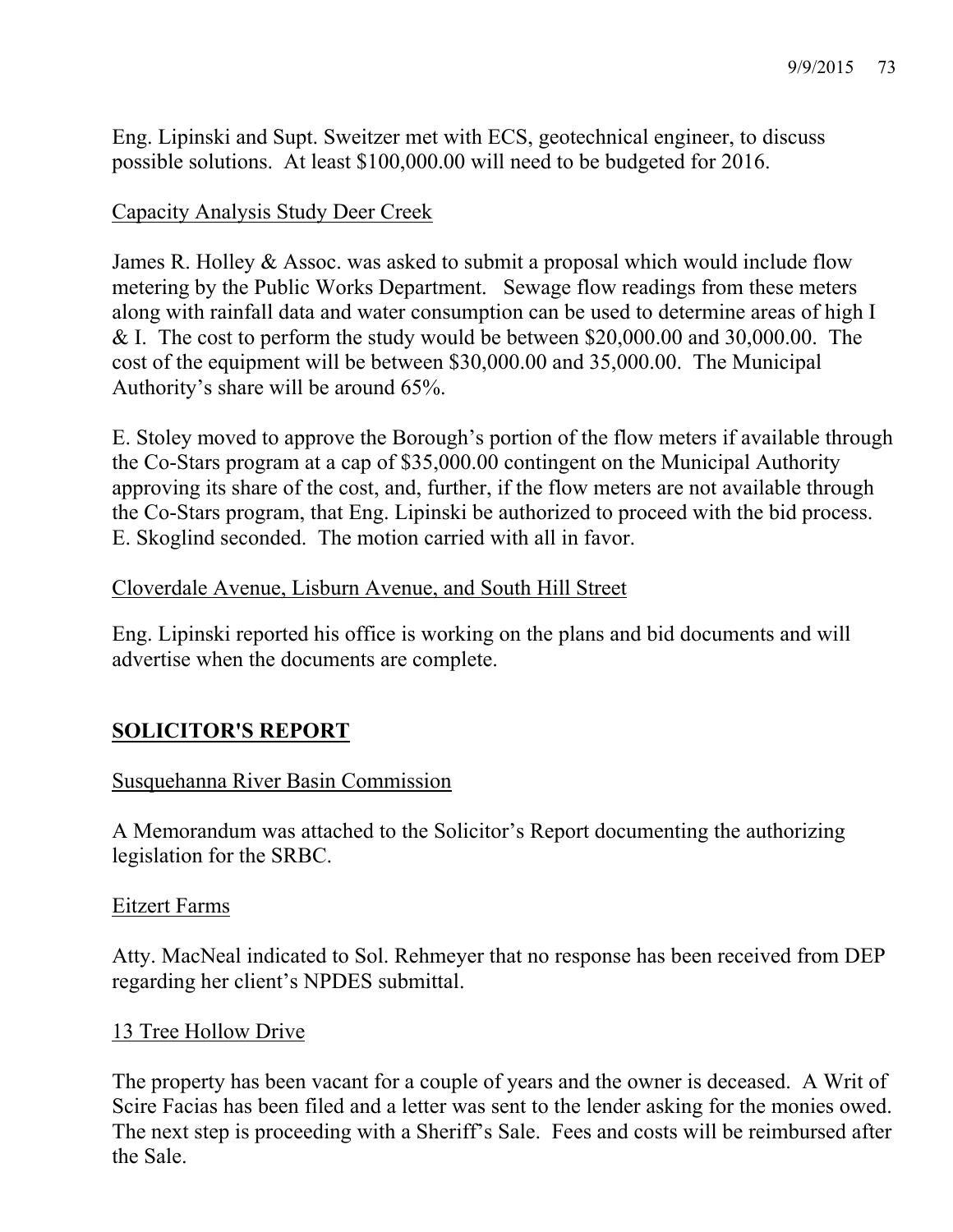## Drainage Easement Tree Hollow Drive

Sol. Rehmeyer provided a copy of a Release and Waiver of Liability to the Moffatts for review, discussion and to share with their neighbors at 25 Tree Hollow Drive. The Moffatts filed a complaint that they were not aware they would owe the Borough engineer review fees or other fees.

## 95 East Forrest Avenue (AutoZone)

The Developer has contacted Sol. Rehmeyer and is continuing to look at options for the property and the adjoining areas. The Developer's goal is to be able to present an update that he hopes the Borough will view favorably.

### Amendment to Ordinance No. 2005-10 Street Cuts

A draft ordinance was prepared that requires the entire lane of travel on any streets where an opening or excavation is made shall be restored and resurfaced in its entirety if the opening or excavation occurs within five years after paving.

## Trees and Roots and the Impact on Sewer Lines

The Municipal Authority heard requests for reimbursement regarding damage to trees as a result of sewer work. Sol. Rehmeyer developed a policy with regard to trees in rightsof-ways. A draft was attached to the report.

### Frozen Pipes

In an effort to prevent damage to water pipes, Sol. Rehmeyer prepared a directive to be included in an upcoming newsletter.

### Stewartstown Railroad Fees

Omega Rail Management has been requesting substantial license fees from the Municipal Authority and now the Borough for crossings through the railroad right-of-way. Sol. Rehmeyer is in the process of researching authority for the Railroad's imposition of the fees and whether there is a limit on the amount.

# **Public Safety, Welfare and Personnel** – Fred W. Arbogast

S. Walters report that he and Nate Kirschman attended the National Weather conference in State College and had a tour of the center. This needs to be done every two years.